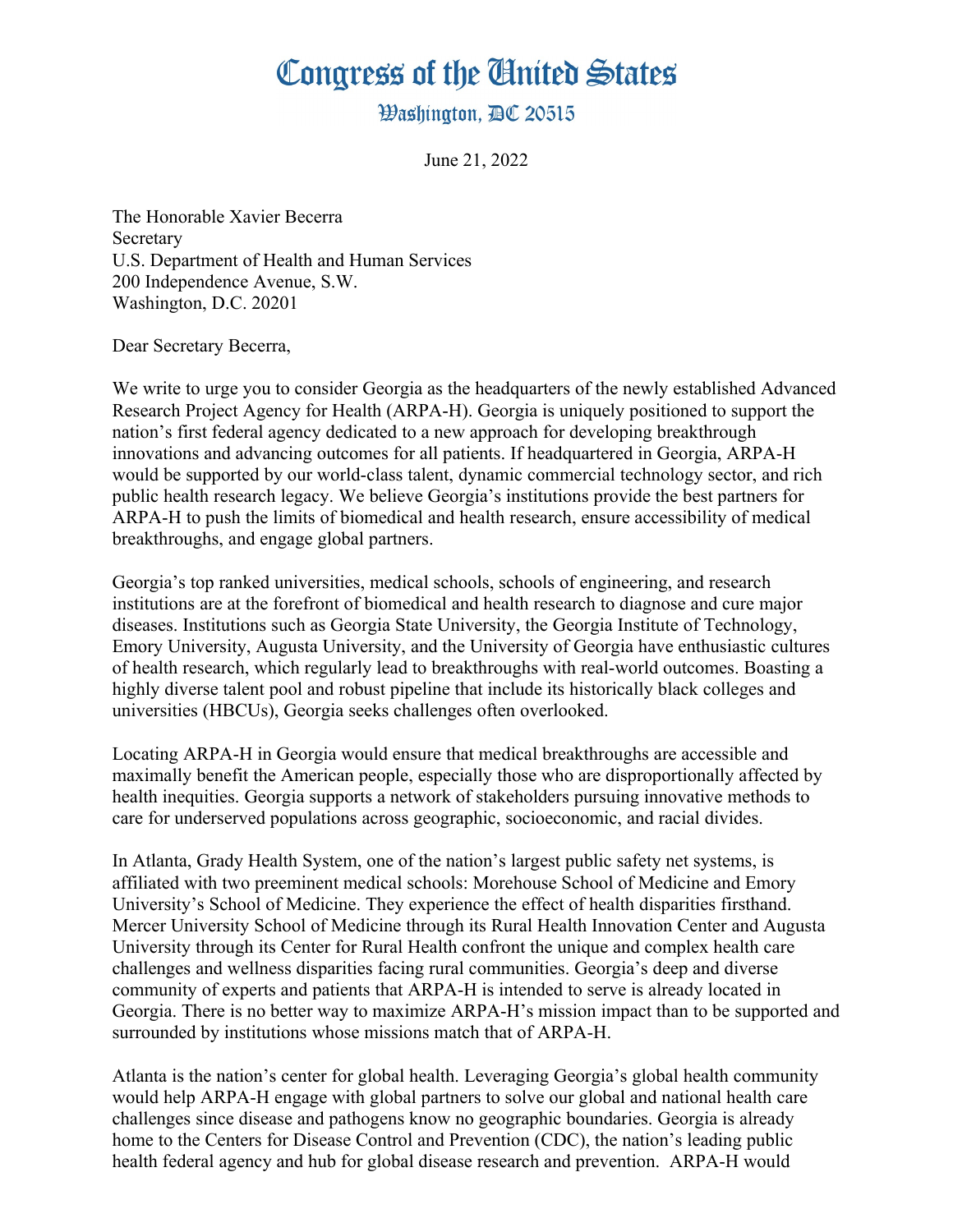benefit tremendously from geographic proximity to the CDC and its innovative biomedical and health research infrastructure. Georgia is also home to the world's busiest airport, Hartsfield-Jackson Atlanta International Airport, providing nonstop service to 150 U.S. destinations and 70 international locations in more than 50 countries.

Our higher education and research institutions, together with the CDC and NGOs, including The Carter Center, Center for Global Health Innovation, and the Task Force for Global Health, have played, and continue to play, a pivotal role in combating polio, smallpox, monkeypox, Ebola, multiple pandemics, and other major diseases. These experiences provide Georgia with globally connected infrastructure to work with ARPA-H to address real time public health challenges of our country.

Locating ARPA-H in Georgia affords this distinctive agency a unique opportunity to develop transformative innovations, engage global partners to develop timely breakthrough treatments, and to equitably improve the health and prosperity of all patients. As the Department of Health and Human Services and the Biden administration considers a headquarters for ARPA-H, we urge you to consider the exceptional assets Georgia offers.

Sincerely,

P. USWE Sal 2 Bully Canter

Raphael G. Warnock United States Senator

Nikema Williams Member of Congress

Earl L. "Buddy" Carter Member of Congress

Jon Ossoff United States Senator

Austin Scott Member of Congress

1 MCBat

Lucy McBath Member of Congress

A. Drew Ferguson IV Member of Congress

Barry Loudermilk Member of Congress

David Scott Member of Congress